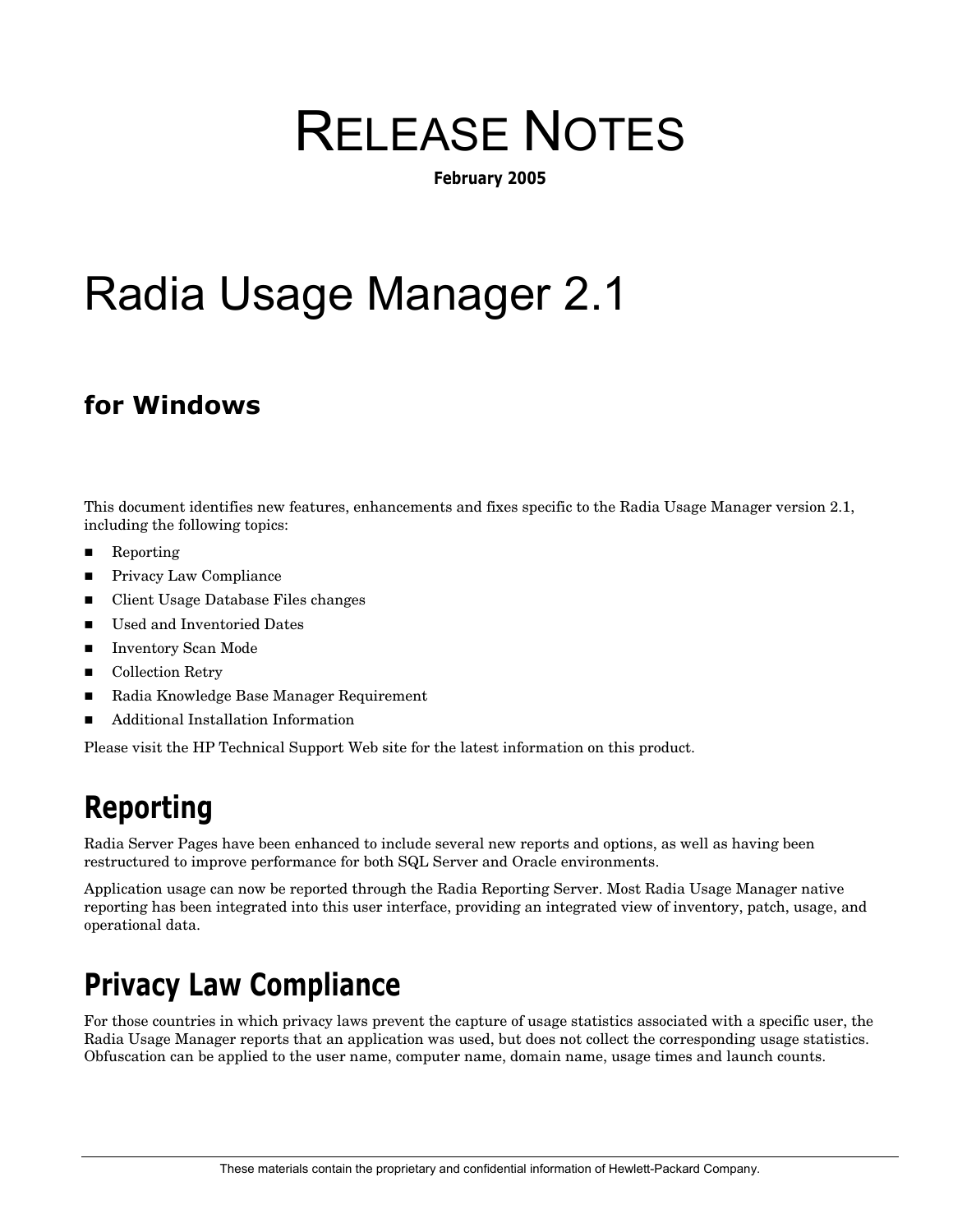# **Client Usage Database Files**

### **Compression**

Usage files are now compressed before being sent through the network and then uncompressed during the SQL database import process resulting in 60-70% savings in network bandwidth. The GZIP utility must be installed on the client machine for compression to be enabled.

### **Naming Convention**

To enable faster identification by device, the USDBase files are now named in the format:

DomainName\_DeviceName\_DateTime.USDBase

# **Used and Inventoried Dates**

The client and database server components now support the following columns for each application executable associated with a device and user:

First inventoried date, Uninstalled date, First used date, Last used date

# **Inventory Scan Mode**

The inventory scan process can now specify whether the scan will generate and compare by either:

- File size only (fastest this is now the default)
- Module header information only (slower, yet more comprehensive)
- MD5 signature (slowest, most comprehensive)

against the last inventory taken for the machine. All differences are sent with the next usage collection. Any used file will always have its MD5 Signature generated, but for most inventory scans, comparing against the file size should be sufficient to indicate an .EXE file change.

# **Collection Retry**

If a usage collection fails from the client to the back-end server, the Radia Usage Manager client has been enhanced to periodically retry sending the usage data to the back-end server.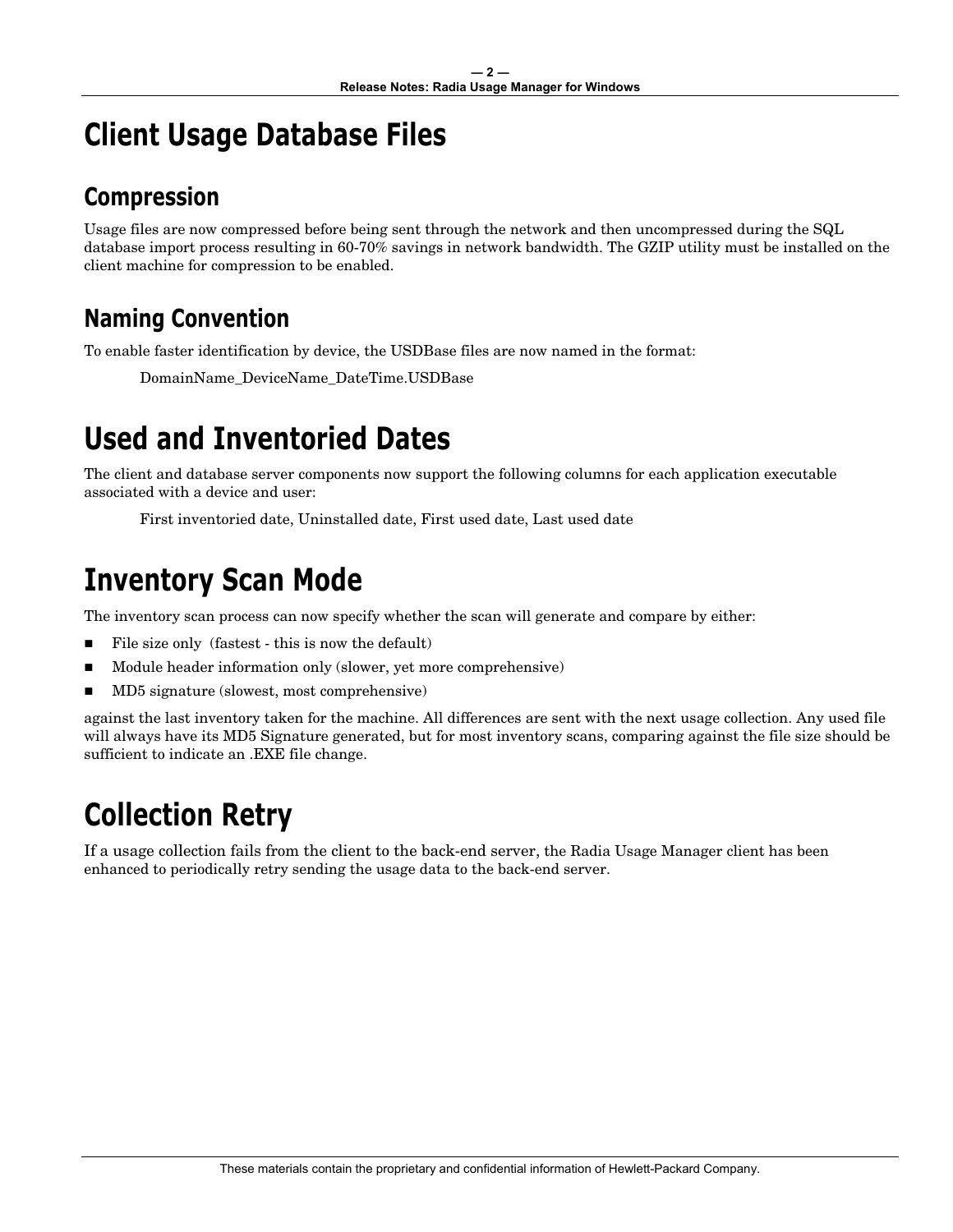# **Radia Knowledge Base Manager Requirement**

The Radia Usage Manager requires the Radia Knowledge Base Manager version 4.0.1. Install the Radia Knowledge Base Manager version 4.0.1 from the Radia Usage Manger CD. Refer to the *Radia Knowledge Base Manager Guide* for installation instructions.

#### **Note**

The Radia Knowledge Base Manager is a component of the core Radia Infrastructure and is included with the Radia Infrastructure media. For version 2.1 of the Radia Usage Manager, the Radia Knowledge Base Manager version 4.0.1 is included on the Radia Usage Manager CD. For the latest version of any Radia component, always check the HP support Web site.

### **Additional Installation Information**

### **Installing Radia Integration Servers**

The Radia Usage Manager requires two Radia Integration Servers, one for reporting purposes and the second for data collection. If you do not have an existing Radia Integration Server, refer to the following steps.

#### **Note**

The Radia Integration Server used for reporting purposes should remain separate from all other Radia Integration Server tasks. The Radia Integration Server supporting data collection can coexist with other processing tasks.

#### **How to Install the Radia Integration Server for use with the Radia Usage Manager**

- 1. On your designated Radia Integration Server computer, create a Radia Integration Server directory, for example C:\hp\UsageIntegrationServer.
- 2. Copy all the files and directories from the \Radia Integration Server\ directory on the Radia Usage Manager CD into this directory.
- 3. Open a DOS command window and change the directory to your newly create Radia Integration Server directory.
- 4. Run the following commands from your Radia Integration Server directory (commands are case-sensitive): set HTTP\_SVC=httpd nvdkit httpd.tkd install
- 5. Go to the Services control panel and start the httpd service.

To install an additional Radia Integration Server, follow the steps above, making sure to rename the appropriate files and directories. Refer to article *KB01165 Multiple Monitored RIS Services* on the HP support Web site for additional information.